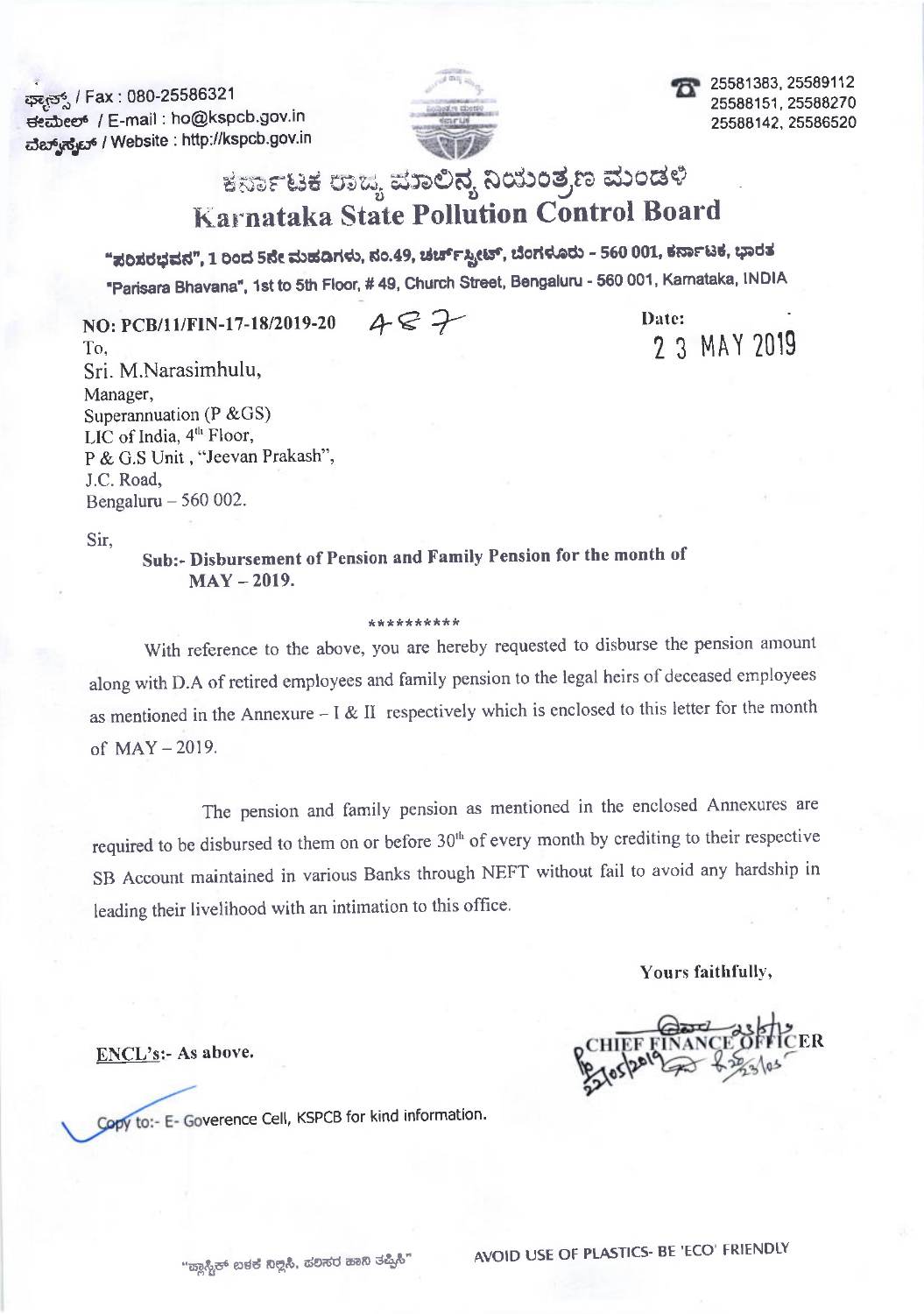## MAY-19 P

## ANNEXURE-1

Statement showing the details of monthly pension to be disbursed to the following retired employees of K,S,P,C,B for the month of MAY- 2019

| SI.No           | Names (Sri/Smt)        | <b>Annuity Number</b> | Pension (Rs.)  |  |
|-----------------|------------------------|-----------------------|----------------|--|
| 1               | Sampangi Ramaiah. C.N. | 30-1170               | 20631          |  |
| $\overline{2}$  | Sree Rangamma          | 501M0530005886        | 26972          |  |
| 3               | Ramaiah B.             | 501M1007008601        | 48063          |  |
| 4               | Sreeramalu. N          | 061M0701013225        | 16148          |  |
| $\overline{5}$  | Shankaramma. M         | 501M0201012086        | 11803          |  |
| 6               | Bharath Bhushan K.     | 501M1231011694        | 23882          |  |
| 7               | Ramakrishna, S         | 061M0121017562        | 46913          |  |
| 8               | Shambhavi Kamath       | 061M0101018514        | 21097          |  |
| 9               | Bheem Naik T.          | 061M0101018552        | 22811          |  |
| 10              | Rajeshwari B.N.        | 061M0601020930        | 17745          |  |
| 11              | Muralidhara            | 061M0301020672        | 14452          |  |
| 12              | Narasimhaiah N.        | 061M0601020738        | 26516          |  |
| 13              | Kullegowda D.          | 061M0701020892        | 17296          |  |
| 14              | Shamanna J.            | 061M0901021242        | 15050          |  |
| 15              | Althaf Hussain C.      | 061M1101021698        | 18615          |  |
| 16              | Shyamsundar R.         | 061M1101022207        | 45768          |  |
| 17              | Shivakumar Nagur       | 061M0401023678        | 16895          |  |
| 18              | Vasantha C.            | 061M0501023227        | 23847          |  |
| 19              | Ramegowda S.K.         | 061M0701024112        | 22859          |  |
| 20              | Krishna                | 061M0701024113        | 17045          |  |
| 21              | Shivakumar S.R.        | 061M0401024637        | 9329           |  |
| 22              | Eshappa                | 061M1201025433        | 18120          |  |
| 23              | Siddaraju H.           | 061M0701024114        | 22859          |  |
| 24              | Jayapraksh M.N.        | 061M0603030610        | 46452          |  |
| 25              | Ningarajappa N.        | 061M0601027289        | 15686          |  |
| 26              | Simha M.D.N.           | 061M0601027370        | 48522          |  |
| 27              | Venkatasubbarao M.S.   | 061M0801028311        | 20466          |  |
| 28              | Sujatha N.R.           | 061M0301030193        | 19011          |  |
| 29              | Narayanaswamy C.       | 061M0603030611        | 19931          |  |
| 30              | Bhagyavan J.           | 061M0609030713        | 10220          |  |
| $\overline{31}$ | Basavaraju Urs V.      | 061M0617030831        | 19735          |  |
| 32              | Panchaiah Nandikol     | 061M0901032087        | 23847          |  |
| 33              | K.S Subbalakshmi       | 061M1222033169        | 20069          |  |
| 34              | Vijaylakshmi G.        | 061M0518034247        | 19908          |  |
| 35              | Pamila G.              | 061M0601035674        |                |  |
| 36              | Shabbir Hussain        | 061M0701036054        | 14956          |  |
| 37              | Shivrudraswamy P.      | 061M0701036024        | 17100<br>27436 |  |
| 38              | T.R.Basavarajappa      | 061M0701035818        |                |  |
| 39              |                        | 061M0701036057        | 17630          |  |
| 40              | Prakash S.             | 061M0701036052        | 21315          |  |
| 41              | Madachar               | 061M1001037690        | 11234          |  |
|                 | Venkatesh A.T          |                       | 19731          |  |

Page 1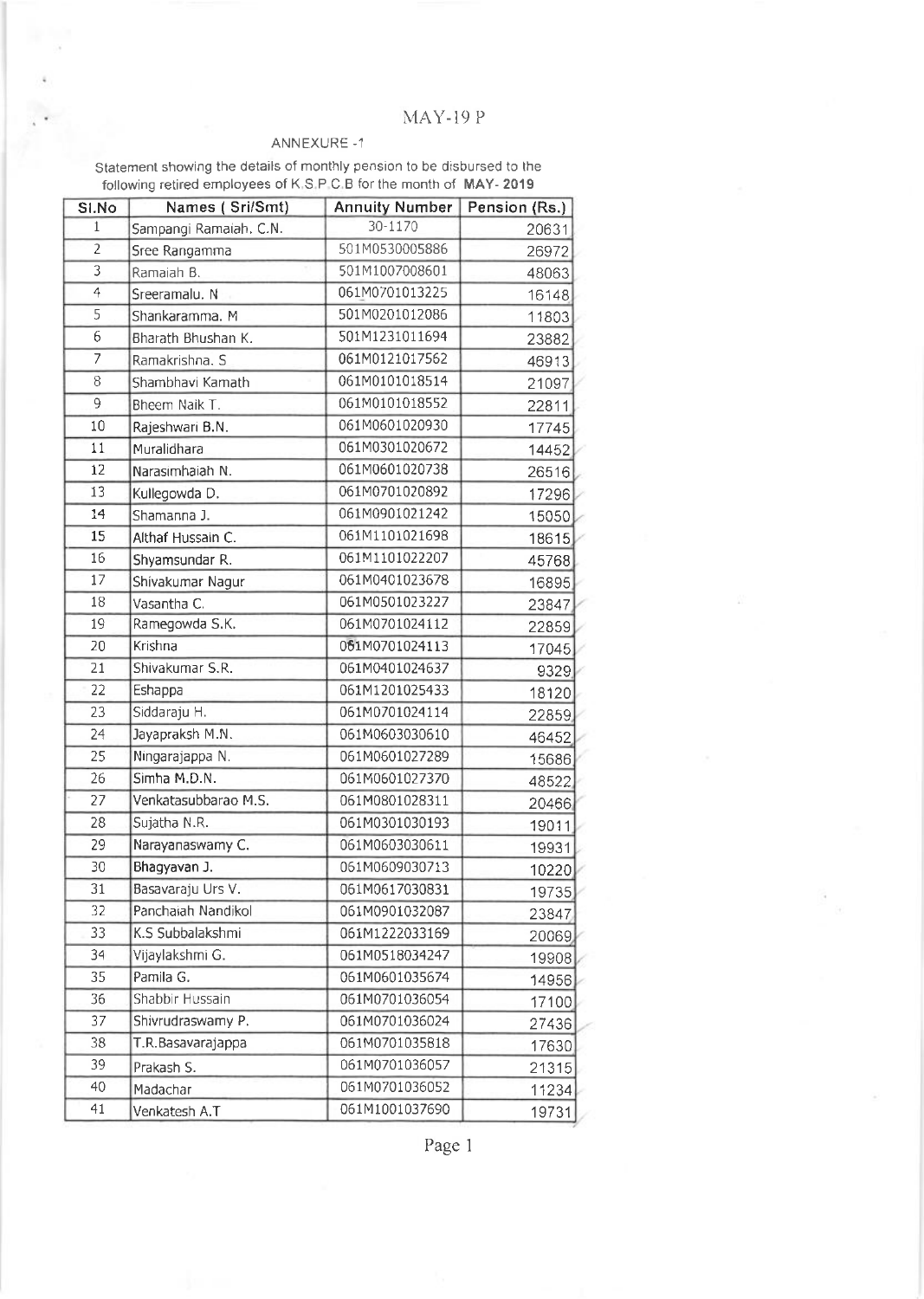| 42              | C.Pushpa                                   | 061M1101038791        | 20970          |  |
|-----------------|--------------------------------------------|-----------------------|----------------|--|
| 43              | M.S.Muralidhara                            | 061M0101039277        | 18611<br>13573 |  |
| 44              | Siddashetty                                | 061M0201039434        |                |  |
| 45              | Mallappa                                   | 061M0301039875        | 18422          |  |
| 46              | A.V.Nagaraj Shetty                         | 061M0501040461        | 26725          |  |
| 47              | R.Shekar                                   | 061M0501040459        | 14041          |  |
| 48              | R.N.Wadekar                                | 061M1001042768        | 11984          |  |
| 49              | Manjunagaraju                              | 061M1001042783        | 20308<br>22467 |  |
| 50              | S.Y.Sampath Kumar                          | 061M0801041464        |                |  |
| 51              | <b>B.H.Venkatesh</b>                       | 061M0801041465        | 20888          |  |
| 52              | Gulab Singh                                | 061M0901042748        | 20234          |  |
| $\overline{53}$ | H.R.Mohan kumar                            | 061M0901042703        | 19428          |  |
| 54              | L.Narayana Swamy                           | 061M0901042705        | 31611          |  |
| 55              | R.Raghupathi                               | 061M0901042704        | 13788          |  |
| 56              | Muniyamma                                  | 061M1201043982        | 8501           |  |
| 57              | T.R.Rangamma                               | 061M1201044284        | 13791          |  |
| 58              | C.Channaiah                                | 061M1201044506        | 27650          |  |
| 59              | M.R.Rachappana Mata                        | 061M0301046257        | 17985          |  |
| 60              | S.Nanda Kumar                              | 061M0201045339        | 48522          |  |
| 61              | Venkataswamy                               | 061M0501040463        | 13142          |  |
| 62              | R.Narayana Rao                             | 061M0701047821        | 14344          |  |
| 63              | S.Balakrishna                              | 061M0701047824        | 23554          |  |
| 64              | M.P.Thasildhar                             | 061M0701047826        | 21378          |  |
| 65              | V.Ananda                                   | 061M0701047827        | 24346          |  |
| 66              | C.Jaya Kumar                               | 061M1201049877        | 19410          |  |
| 67              | Shivagiriyaiah                             | 061M0101050270        | 18757          |  |
| 68              | G.Chandrashekar                            | 061M0101050269        | 26813          |  |
| 69              | C.O. Ahmed Pasha                           | 061M0701052394        | 22371          |  |
| 70              |                                            | 501200000076<br>24713 |                |  |
| 71              | T.Manjulakshi<br><b>G.Srinivasa Murthy</b> | 501200000074          | 18804          |  |
| 72              | <b>B.G.Jekinakatti</b>                     | 501200000075          | 16956          |  |
| 73              | S.Sudha                                    | 501200000113          | 20779          |  |
| 74              |                                            | 501200000201          | 17889          |  |
|                 | Hanumanthappa                              | 501200000276          | 24332          |  |
| 75              | P.M.Shiddanagoudar                         | 501200000274          | 16123          |  |
| 76              | R. Thipperangappa                          | 501200000642          | 30830          |  |
| 77              | N.Lakshman                                 | 501200000671          | 35523          |  |
| 78              | K.M.Lingaraju                              | 501200000670          |                |  |
| 79              | C.M.Satheesh                               |                       | 36438          |  |
| 80              | ShanthaKumari R                            |                       | 29303          |  |
| 81              | Sarathy.P                                  |                       | 21993          |  |
| 82              | N.Venugopal Murthy                         | 501200000882          | 25919          |  |
|                 |                                            | <b>TOTAL</b>          | 1811181        |  |

 $MAY-19P$ 

Chief Finance Officer 5/19

Page Ramataka State Pollution Control Board

Pangalore - 560 001.